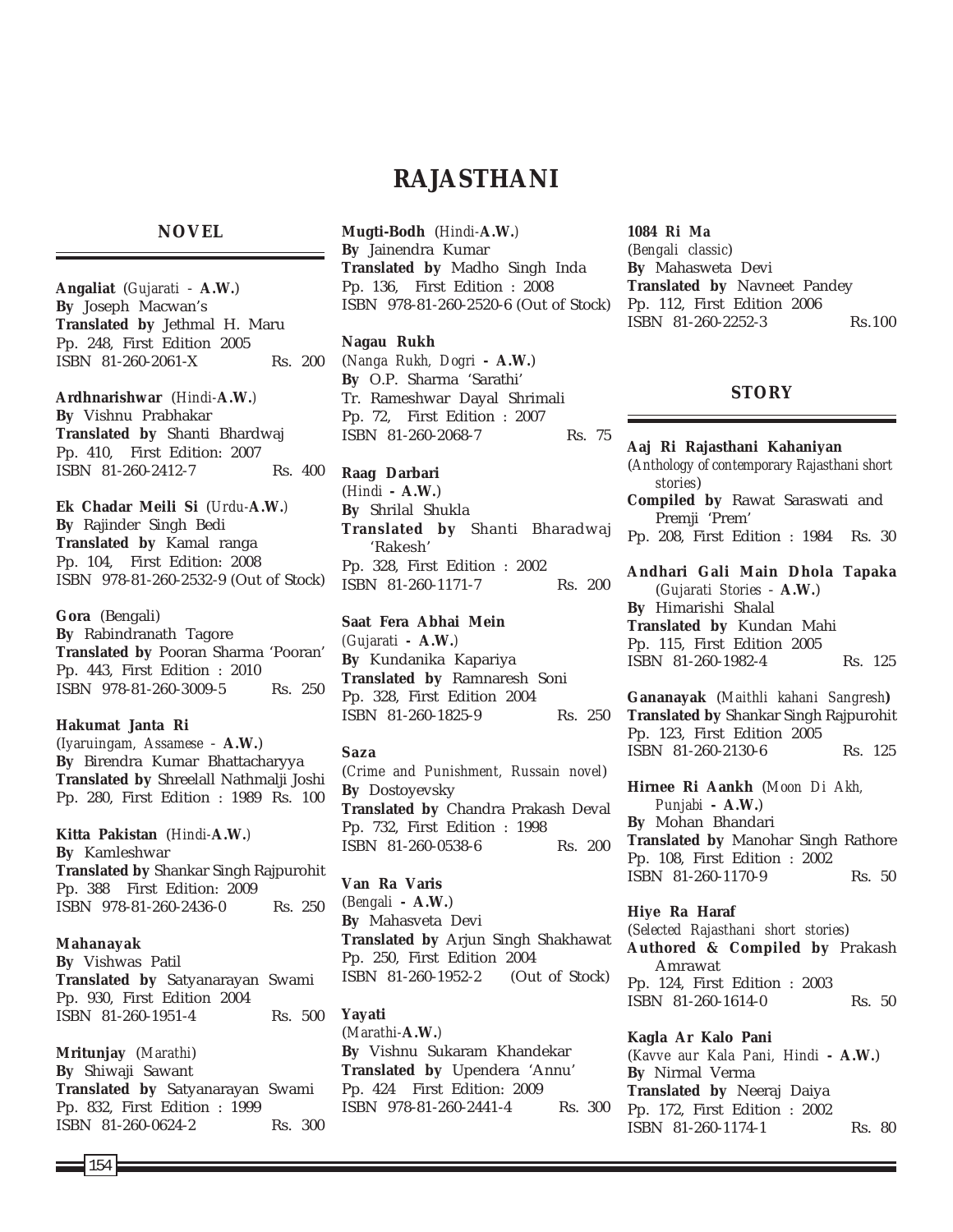#### **Mukno Meghwal Aur Doosi Kahaniyan**

*(Collection of short stories)* **By** Rameshwarh Godara Gramin Pp. 96, Reprint 2007 ISBN 81-260-1942-2 Rs. 100

## **Rajasthani Lokgathavan**

(*Folk tales in Rajasthani*) **Compiled by** Ram Niwas Sharma Pp. 208, First Edition : 1992 ISBN 81-7201-329-9 Rs. 100

#### **Rajasthani Vrat Sangrah**

(*Selection of Rajasthani folk-tales*) **Compiled by** Manohar Sharma and Shreelal Nathmalji Joshi Pp. 268, Second Edition : 2001 ISBN 81-260-1316-8 Rs. 90

## **Ravindranath Ri Kahaniyan, Bhag-I** (*Short stories by Tagore*)

**Translated from Hindi by** Manohar Singh Rathore Pp. 420, First Edition : 1998 ISBN 81-260-0571-8 Rs. 200

#### **Sakhini Kathavan**

**Edited by** Malchand Tiwari and Bharat ala Pp. 311, First Edition : 2010 ISBN 978-81-260-2930-3 Rs. 250

## **PLAY**

## **Godo Ree Udeek Main** (*Waiting for Godot, French*) **By** Samuel Beckett **Translated by** Chandra Prakash Deval Pp. 112, First Edition : 2000 ISBN 81-260-0775-3 Rs. 50

### **Gaindo** (*Rhinoceros, French*)

**By** Eugene Ionesco **Translated from English by** Aidan Singh Bhati Pp. 132, First Edition : 2001

ISBN 81-260-0796-6 Rs. 50

## **Koondalo**

(*The Caucasian Chalk Circle, German*) **By** Bertolt Brekht **Translated by** Arjun Dev Charan Pp. 130, First Edition : 2002 ISBN 81-260-1485-7 Rs. 50

**Nekrasov** (*French play*)

**By** Jean Paul Sartre **Translated by** Gordhan Singh Shekhavat Pp. 201, First Edition : 2001 ISBN 81-260-0774-5 Rs. 80

**Rati Kaner** (*Raktakarbi, Bengali*) **By** Rabindranath Tagore **Translated from Hindi by** Ram Swaroop Kisan Pp. 64, First Edition : 1999 ISBN 81-260-0800-8 Rs. 40

**Siri Sampige** (*Kannada* - **A.W.**) **By** Chandrasekhar Kambar **Translated from Hindi by** Jyotipunj Pp. 68, First Edition : 1999 ISBN 81-260-0773-7 Rs. 40

## **POETRY**

**Aaj Ri Kavitavan** *(Anthology of contemporary Rajasthani poetry***) Compiled & Edited by** Hiralal Maheshwari and Rawat Saraswat Pp. 150, First Edition : 1987 Rs. 40

**Adhunik Punjabi Kavya** (*Modern Punjabi poetry*) **Edited by** Arjun Dev Charan Pp. 102, First Edition : 2003 ISBN 81-260-1404-0 Rs. 60

**Adhunik Rajasthani Kavya** (*Anthology of Modern Rajasthani poetry*) **Compiled by** Rameshwar Dayal Shrimali Pp. 148, Reprint : 1997 ISBN 81-260-0191-7 Rs. 60

**Ayyappa Paniker Kavitavana** *(Malayalam -* **A.W.***)* **by** K. Ayyappa Paniker **Translated by** Bhagwati Lal Vyas Pp. 247 ISBN 81-260-1824-0 Rs. 200

## **Bansuri** (*Otakkuzhal, Malayalam*) **By** G. Sankara Kurup **Translated by** Badridan Gadan Pp. 184, First Edition : 1999 ISBN 81-260-0691-9 Rs. 80

#### **Batyodi Rassi**

(*Buni Hui Rassi, Hindi* **- A.W.**) **By** Bhavani Prasad Mishra **Translated by** Bhagawatilal Vyas Pp. 164, First Edition : 1995 ISBN 81-7201-828-2 Rs. 80

#### **Dingal Geet**

(*Anthology of Rajasthani songs*) **Compiled by** Rawat Saraswat Pp. 160, First Edition : 1986 Rs. 30

**Jatayu** (*Gujarati* - **A.W.**) **By** Sitanshu Yashaschandra **Translated by** Chandra Prakash Deval Pp. 144, First Edition : 1996 ISBN 81-7201-812-6 Rs. 60

**Kaal Main Kurjan** (*Akaal Mein Saras, Hindi -* **A.W.**) **By** Kedar Nath Singh **Translated by** Chandra Prakash Deval Pp. 116, First Edition : 1992 ISBN 81-7201-175-X Rs. 60

**Kale Sambharju Mhane** (*Kal Sunana Mujhe, Hindi* **- A.W.**) **By** Dhoomil **Translated by** Upendra 'Anu' Pp. 96, First Edition : 2002 ISBN 81-260-1486-5 Rs. 40

**Kalam Rou Ustad** (*Selection from Ustad's poems*) **By** Ganeshlal Vyas **Compiled by** VijayDan Detha Pp. 260, First Edition : 1984 (Out of Stock)

## **Katheai Ni Vathe**

(*Kahin Nahin Vahin, Hindi* - **A.W.**) **By** Ashok Vajpeyi **Translated by** Chandra Prakash Deval Pp. 144, First Edition : 1995 ISBN 81-7201-860-6 Rs. 80

#### **Khoontiyan Mathe Tangyoda Log**

(*Khoontiyan Par Tange Log, Hindi* **- A.W.**) **By** Sarveshwar Dayal Saxena **Translated by** Kailash Kabir Pp. 136, First Edition : 1996 ISBN 81-260-0140-27 Rs. 75

**Lakh Payano Karun Lambo** (*Jata Durei Jai, Bengali* **- A.W.**) **By** Subhash Mukhopadhyaya **Translated by** Chandra Prakash Deval Pp. 70, First Edition : 1997 ISBN 81-260-0305-7 Rs. 60

155 **l**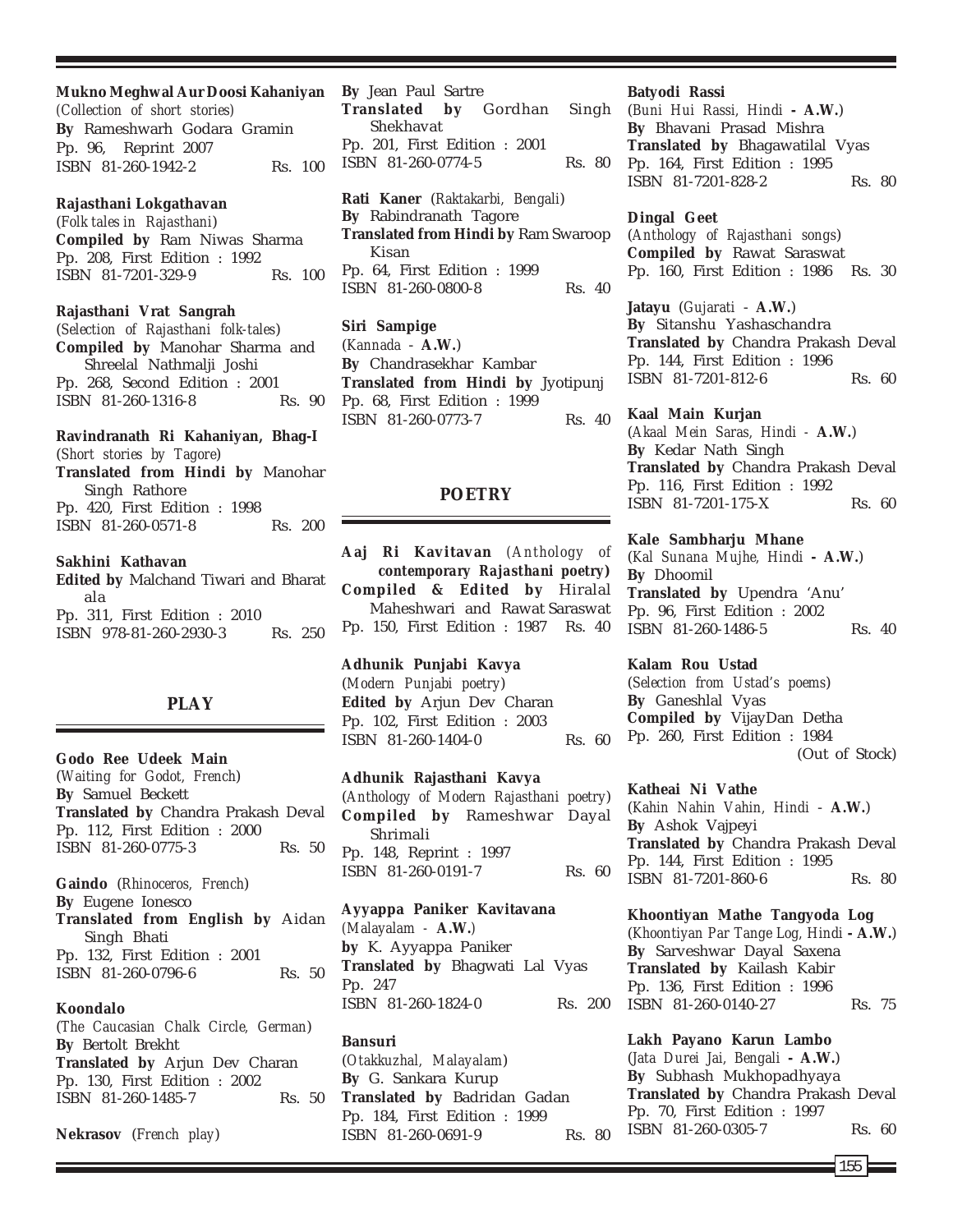**Magadha** (*Hindi* - **A.W.**) **By** Shrikant Verma **Translated by** Vinod Somani 'Hans' Pp. 96, First Edition : 1995 ISBN 81-7201-536-4 Rs. 55

#### **Mangan Dhool**

(*Tanmaya Dhuli, Oriya –* **A.W.**) **By** Pratibha Satpathy Translated by Atul Kanakk Pp. 116, First Edition : 2009 ISBN 978-81-260-2439-1 Rs. 60

## **Ni Chhiyan Ni Tavaro**

(*Na Dhuppe Na Chhaven, Punjabi* **- A.W.**) **By** Harbhajan Singh **Translated by** Chandra Prakash Pp. 112, First Edition : 1997 ISBN 81-260-0304-9 Rs. 70

#### **Opa Adha Kavya Sanchayan**

(*Selected poems of Opa Adha*) **Edited by** Fateh Singh Manav Pp. 236, First Edition : 1996 ISBN 81-7201-994-7 Rs. 100

## **Prachin Rajasthani Kavya**

(*Selection from old Rajasthani poetry*) **Compiled by** Manohar Sharma Pp. 144, First Edition : 1985 Rs. 25

#### **Pandav Yashendu Chandrika**

(*Rajasthani Mahabharat*) **By** Swami Swatoopdas Detha **Edited & annotated by** Chandra Prakash Deval Pp. 520, Reprint : 2008 ISBN 81-260-1317-6 Rs. 250

#### **Rajasthani Dooha Sangraha**

(*Selected dooha of Rajasthani*) **Edited by** Shakti Das Kavia Pp. 322, First Edition : 2000 ISBN 81-260-0749-4 Rs. 200

#### **Rajasthani Shakti Kavya**

(*An anthology of Rajasthani Bhakti poetry*) **Compiled by** Bhanwar Singh Samore Pp. 540, Reprint : 2006 ISBN 81-260-0625-0 Rs. 200

### **Sabdan ro Abho**

*(Shabdar Akash, Oriya* - **A.W***.)* **By** Sitakant Mahapatra **Translated by** Chandra Prakash Deval Pp. 132, First Edition : 1996 ISBN 81-260-0141-0 Rs. 70

**Sanjeevanee** (Navodaya Series) **By** Kumar Ajay Pp. 107, First Edition : 2010 ISBN 978-81-260-2927-3 Rs. 50

**Sriradha** (*Oriya*) **By** Ramakanta Rath **Translated by** Chandra Prakash Deval Pp. 136, First Edition : 1996 ISBN 81-260-0142-9 Rs. 75

## **MAKERS OF INDIAN LITERATURE**

**Agarchand Nahta** (*Rajasthani writer*) **By** Ram Niwas Sharma Pp. 96, First Edition : 1992 ISBN 81-7201-294-2 Rs. 15

**Badar Dhadhi** (*Rajasthani writer*) **By** Madho Singh Inda Pp. 48, First Edition : 2002 ISBN 81-260-1167-9 Rs. 25

**Bankim Chandra Chatterjee** (*Bengali novelist*) **By** Subodh Chandra Sengupta **Translated by** Rameshwar Dayal Shrimali Pp. 68, First Edition : 1990 Rs. 15

**Bavji Chatur Singhji** (*Rajasthani writer*) **By** Kanhaiyalal Rajpurohit Pp. 96, First Edition : 1996 ISBN 81-260-0163-1 Rs. 15

**Bhakt Kavi Thakur Gumman Singh By** Mathuna Prasad Aggarwal Pp.96, First Edition : 2006 ISBN: 81-260-2404-6 Rs.25

**Bhim Pandiya** *(Rajasthani writer)* **Edited by** Bhawani Shankar Vyas Pp. 107, First Edition : 2007 ISBN 81-260-2266-3 Rs. 25

**Gadan Kesodas** (*Rajasthani writer*) **By** Badridan Gadon Pp. 88, First Edition : 1992 ISBN 81-7201-295-0 Rs. 15

**Gawri Bai** (*Rajasthani writer*) **By** Mathura Prasad Agarwal and Jyotipunj

Pp. 80, First Edition : 1996 ISBN 81-260-0000-7 Rs. 15

**Jambhoji** (*Rajasthani poet*) **By** Hiralal Maheshwari **Translated by** Rawat Saraswat Pp. 84, First Edition : 1987 Rs. 15

**Kaviraj Mohan Singh** (*Rajasthani writer*) **By** Mahendra Bhanawat Pp. 104, First Edition : 2002 ISBN 81-260-1168-7 Rs. 25

#### **Madhavdas Dadhwadia**

(*Rajasthani writer*) **By** Shubh Karan Deval Pp. 122, Third Edition : 2000 ISBN 81-260-0626-9 Rs. 25

**Mala Sandhu** (Rajasthani poet) **By** Laxman Singh Sandhu Pp. 128, First Edition : 2007 ISBN 81-260-2496-8 Rs. 40

## **Meha Godara**

**By** Shyam Moharshi Pp. 69, First Edition : 2005 ISBN 81-260-1937-9 Rs. 25

**Murli Dhar Vyas 'Rajasthani'** (*Rajasthani author*) **By** Bhawani Shankar Vyas 'Vinod' Pp. 130 First Edition: 2009 ISBN 978-81-260-2383-7 Rs. 40

**Narayan Singh Bhati** (*Rajasthani writer*) **By** Kalyan Singh Shekhawat Pp. 96, First Edition : 2002 ISBN 81-260-1172-5 Rs. 25

**Nathu Singh Mahiyaria** (*Rajasthani writer*) **By** Purushottam Chhangami Pp. 84, First Edition : 1996 Rs. 15

**Ramnath Kaviya** (*Rajasthani poet*) **By** Manohar Sharma Pp. 72, First Edition : 1992 ISBN 81-7201-320-5 Rs. 15

**Satya Prakash Joshi** (*Rajasthani writer*) **By** Arjun Dev Charan Pp. 94+vi, First Edition : 2003 ISBN 81-7201-1597-7 Rs. 25

**Sant Mavji** (*Rajasthani writer*) **By** Mathura Prasad Agrawal and Navin Changra Yagyik

156